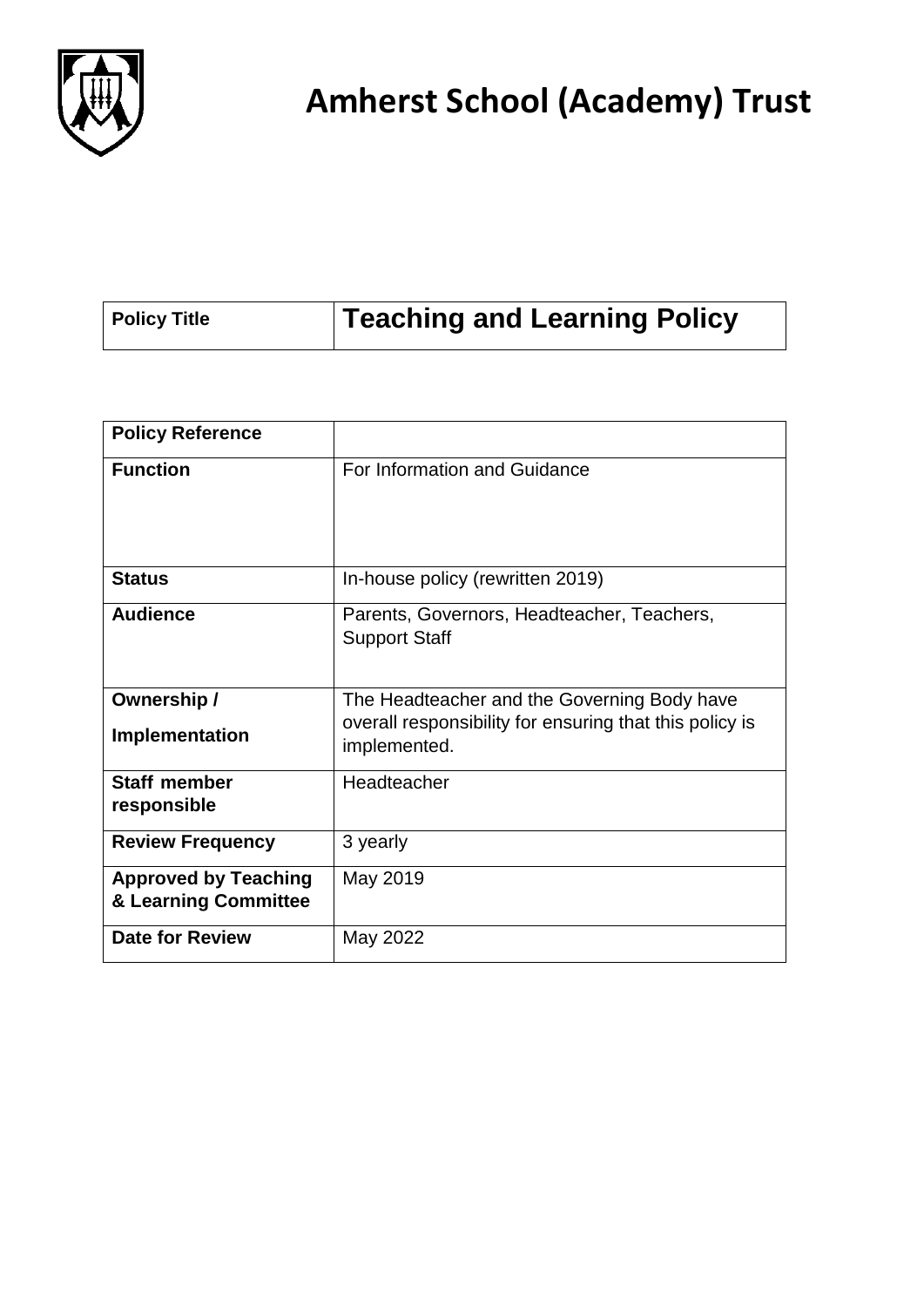### **Aims of the policy**

At Amherst School, we are committed to high quality teaching and learning to raise standards of achievement for all children. This policy summarises expectations and common working practices. It reflects what has been agreed in terms of approach and consistency and makes explicit the best practice to which the school aspires. It also reflects the aims and objectives of the school and supports its vision which is to 'Inspire every Pupil'.

This policy should be read in conjunction with our subject policies and the Marking and Review policy.

#### **Extra-Curricular Learning**

A key part of a child's learning experience at Amherst School is their participation in the wide range (approx. fifty clubs a week) of extra-curricular activities on offer. We firmly believe that children need extra-curricular to develop excitement and enjoyment during their time at Amherst. They will also work with different children and adults to develop their social skills further. Development of wider interests, beyond the English and maths curriculum is a key part of their Amherst experience. Sport, music and the arts will always have a high priority at Amherst.

#### **Principles of Teaching and Learning**

Learning is the purpose of the whole school and is a shared commitment. At Amherst we recognise that education involves children, parents, staff, governors and the local community, and that we should all work closely together to support the process of learning. Working in partnership, we aim to:

- Provide a supportive, positive, healthy, caring and safe environment, which has high expectations and values all members of the school community
- Develop enduring values of Trust, Kindness, Cooperation, Fairness, Politeness and Determination
- Recognise the needs and aspirations of all individuals and provide opportunities for pupils to make the best possible progress and attain the highest personal achievements
- Ensure children can develop as literate, numerate and technologically competent individuals, within a broad, balanced, exciting and challenging curriculum
- Provide rich and varied contexts and experiences for pupils to acquire, develop and apply a broad range of knowledge, skills and understanding
- Provide a curriculum which promotes the spiritual, moral, social, cultural, physical, mental and emotional development of the pupils
- Encourage all children to be enthusiastic and committed learners, promoting their selfesteem, self-worth and emotional well-being
- Develop children's confidence and capacity to learn and work independently and collaboratively
- Encourage children to respond positively to the opportunities, challenges and responsibilities of a rapidly changing world
- Encourage children to value the diversity in our society and the environment in which they live
- Encourage children to become active and responsible citizens, contributing positively to the community and society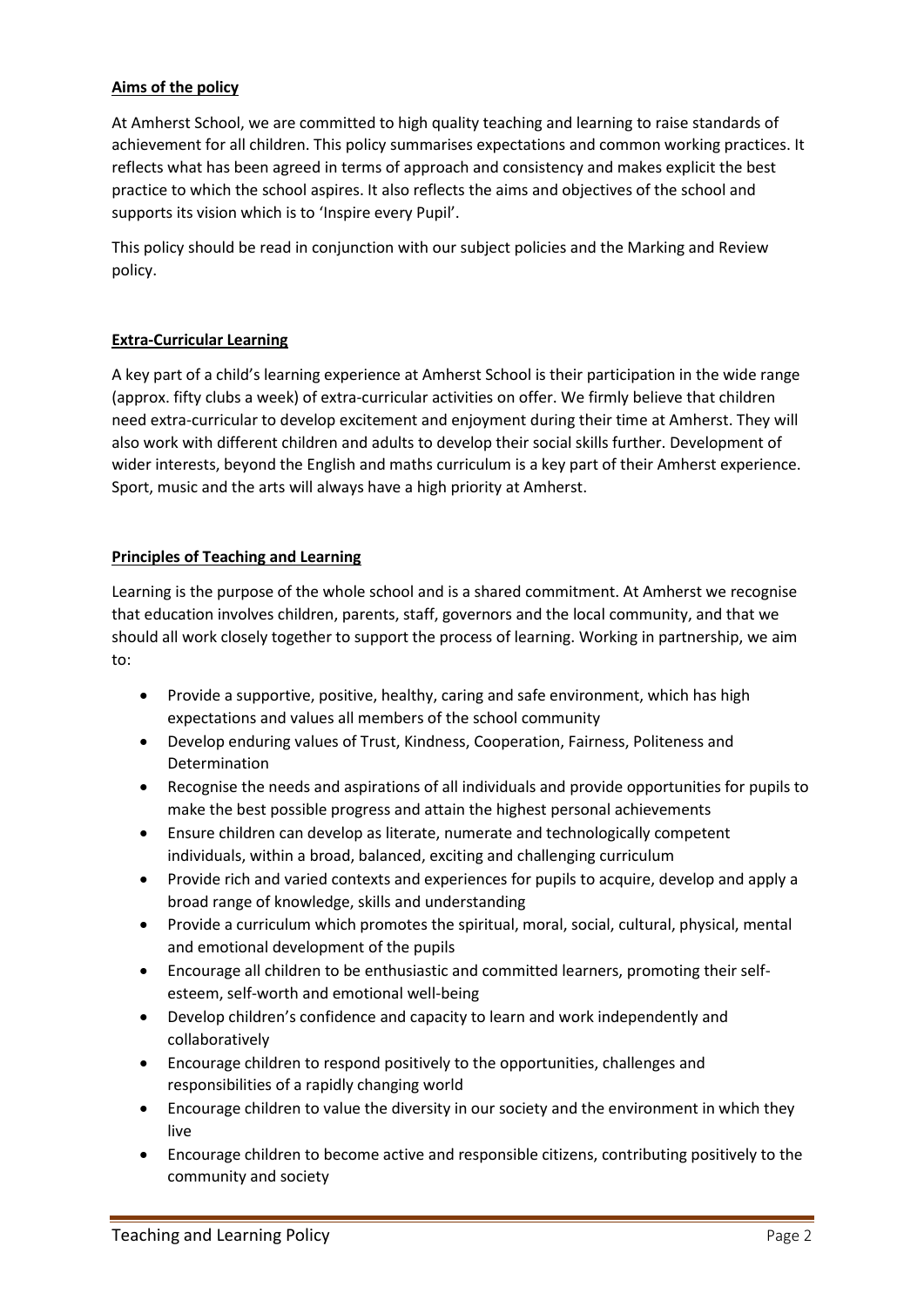## **Ethos**

The ethos and culture underpin and reflect the agreed aims and values of the school. In the course of their daily work the staff will contribute to the development of this ethos through:

- Providing a calm and effective working environment, in which each child can produce their best work
- Providing a welcoming environment, in which kindness, politeness, fairness, cooperation, determination and trust are fostered and have a high priority
- Strong awareness of learning anxiety levels
- Providing positive role models
- Providing a fair and disciplined environment, in line with the school's behaviour policy
- Effective management of their professional time
- Developing positive and effective relationships with all pupils and parents
- Develop a love of learning
- Valuing and celebrating pupils' success and achievements
- Reviewing personal and professional development to ensure a high level of professional expertise
- Model ling challenges as learning experiences

## **Roles and Responsibilities**

Learning and teaching is a shared responsibility and members of the school community have an important part to play. Please see our Home School Agreement (Appendix 1) for the agreed shared roles and responsibilities of pupils, parents and the school.

#### **Planning**

The foundation for curricular development is the School Improvement Plan, developed through a process of collaboration between staff, and approved by governors.

At Amherst School we are committed to following the programmes of study as required by the National Curriculum 2014. We follow a cross-curricular approach to learning where some subjects (such as geography, history, Art and DT) are taught through a topic and some are covered as discrete subjects. As an academy, we utilise the freedom to develop a bespoke geography and history curriculum, which is led by the learning objectives from the National Curriculum.

A yearly long-term plan is created for each year group, which is reviewed annually. Medium term plans for each unit support the long term plan.

Subject leaders have a variety of roles. These include:

- Taking a lead in the policy development and the production of schemes of work designed to ensure progressions and continuity in their subject throughout the school
- Creating an annual subject development plan
- Creating an annual calendar of tasks to be completed as subject leader
- Providing a short summary of developments and achievements within their subject to governors
- Supporting colleagues in their development and implementation of the scheme of work
- Monitoring progress within their subject and curriculum coverage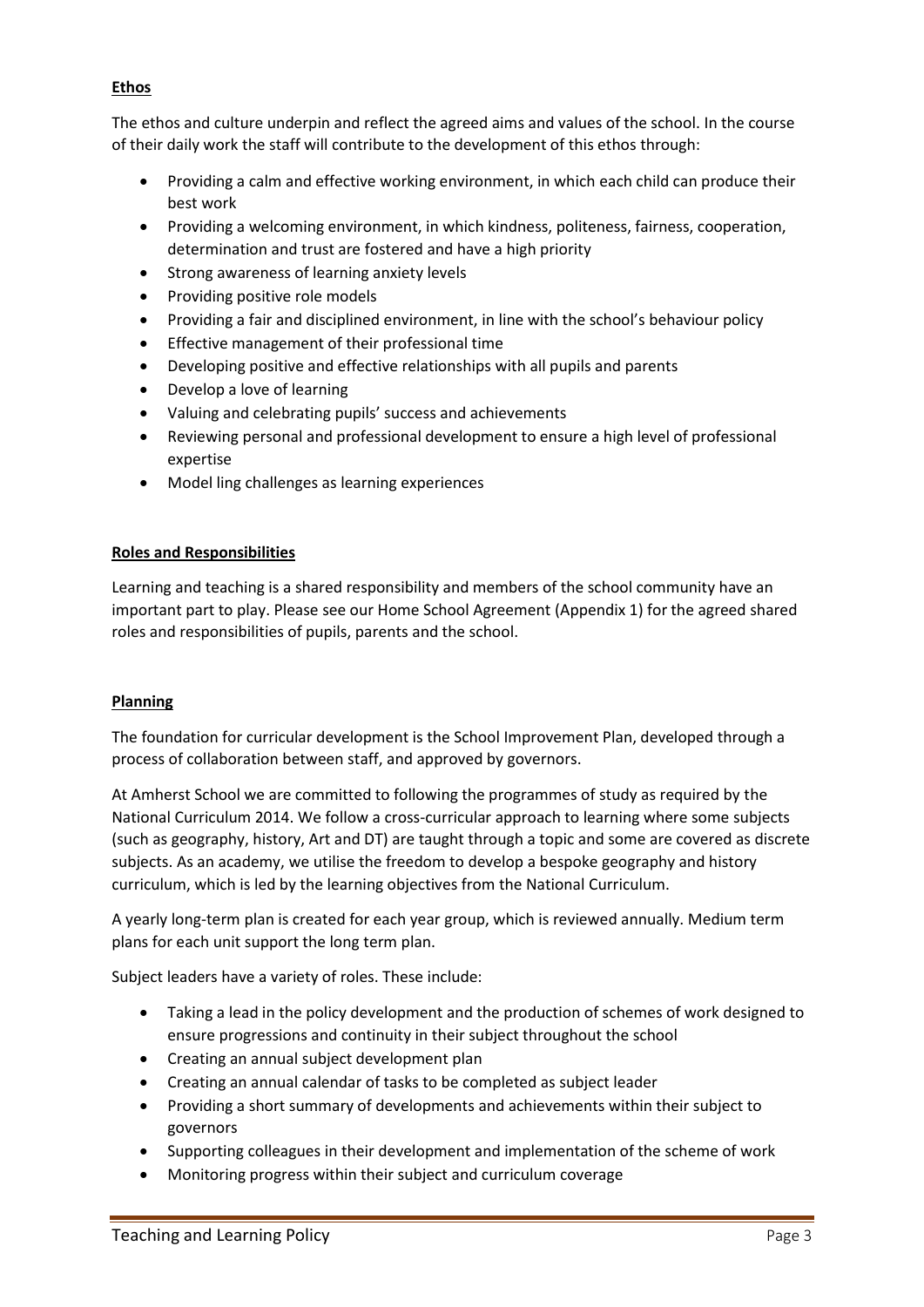- Using release time effectively
- Keeping up-to-date through reading and attending relevant training

#### **Organisation**

The learning environment will be managed in such a way as to facilitate different styles of learning.

Opportunities will be made for:

- Whole class teaching
- Group work
- One to one teaching
- Pupil conferencing
- Paired teaching
- Collaborative learning in pairs
- Independent learning

The classroom will be organised to facilitate learning and the development of independence. For example:

- Books corners will be inspiring and inviting
- Resources provided to support children's learning in all subjects
- Labels and posters support children's learning
- Pupils will be involved in the maintenance and care of all equipment and resources
- Stimulating and thought provoking displays

Classroom support is available in the form of teaching assistants and sometimes volunteers. These are used at the discretion of the class teacher and Year Group Leader. Volunteer helpers assist with the many aspects of school life including supporting reading, providing assistance with school trips and running clubs. Students are welcomed in the school and certain standards of dress and conduct are expected.

Excellence and hard work is celebrated in display and performance. Sustained effort, including drafting and reworking, is encouraged to enhance standards. An example of this, is our twice a year whole school book projects. Friday's Achievement Assembly contains Star of Week. Each teacher identifies one child in their class who has demonstrated outstanding effort. The reason is read out to the whole school. This provides a powerful weekly message to the whole school of what is valued and recognised as high achievement. The reasons are then displayed on a certificate in the entrance hall for the following week to promote that child's achievement. Each child gets to wear a merit badge on their tie for the following week. Every child will receive the award once in the academic year.

A range of other reward systems are in place such as house points and headteacher awards.

#### **Differentiation**

Amherst School believes that mixed ability classes provide the best learning opportunities for all children to achieve their full potential. The wide range of ability is managed through Challenge by Choice. In each maths and English lesson (where appropriate) three levels of challenge are provided for the children. A core input is delivered to all children, leading their learning on the current concept. The three levels of challenge/tasks are explained and then the children self-select which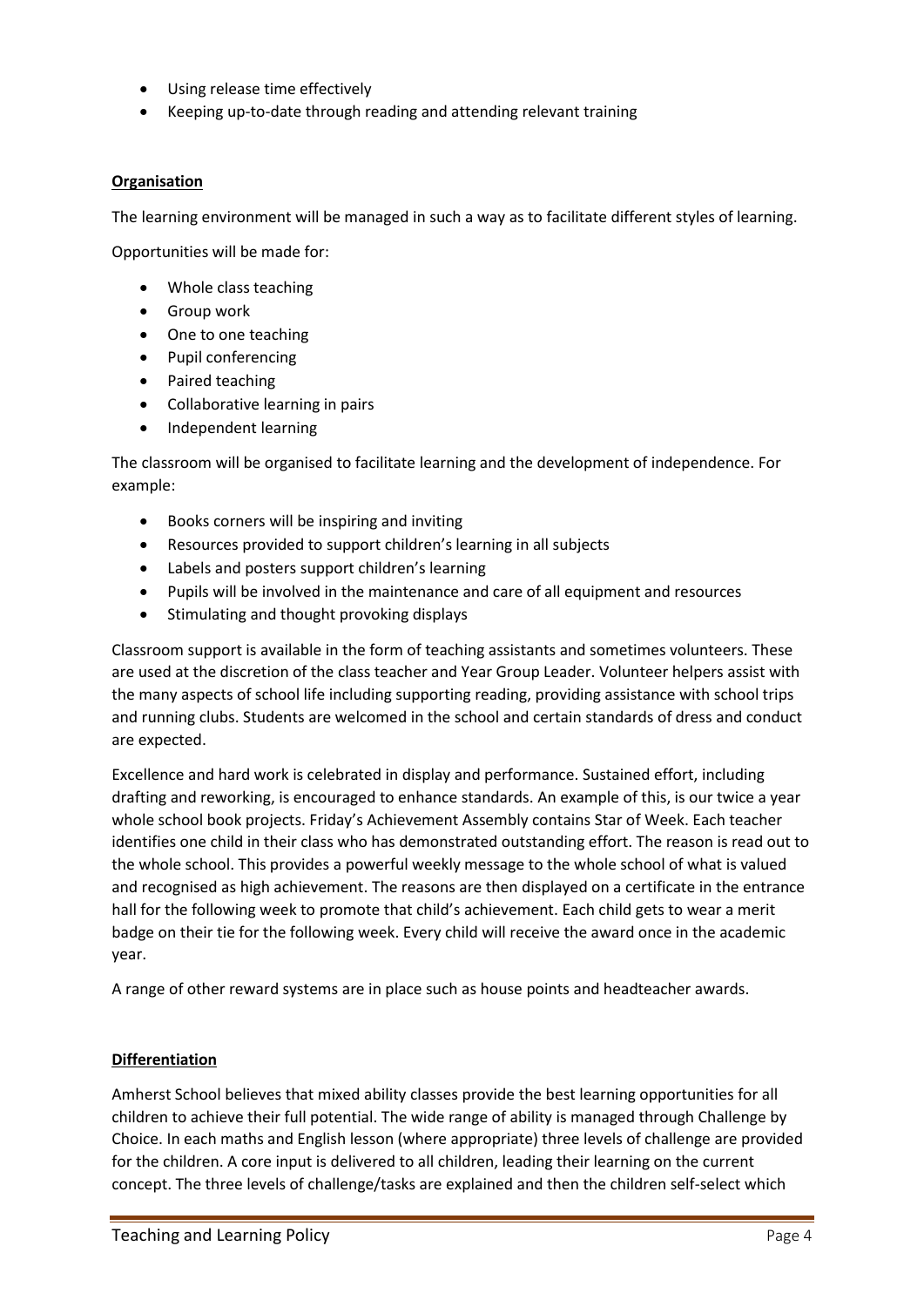challenge is right for them. This approach encourages greater responsibility and self-awareness of the child's own understanding in each particular concept. It reinforces that learning is for the child not the teacher.

We encourage in the moment marking, especially in maths, to provide the children with immediate feedback and help identify what is a careless slip or a conceptual misunderstanding.

Pupils with identified special educational needs may receive support provided by a teaching assistant 1:1, or in a small group where appropriate. Advice is sought from relevant external support agencies when and where the need demands it. (See SEND Policy)

## **Assessment, Recording and Reporting**

Regular assessments are made of pupils' work and attitudes to learning in order to establish the level of attainment and to inform future planning. Formative assessment (ongoing teacher assessment of a child's progress) is used to guide the progress of individual pupils and shape the next stage in their learning.

Summative assessment (using a test or exam to judge a child's ability and progress) is completed three times a year, December, March and June. Teachers place each child on a Step as part of our internal tracking system. The judgement of which Step to place a child on is informed by three sources: summative assessment, work in books and teacher's knowledge of the child applied against the Steps criteria.

National summative assessment (SATs) is completed in May of Year 6.

Feedback to pupils about their own progress is achieved through discussion and the marking of their work. Effective marking:

- Is for the child not senior leadership
- Helps the children understand how to improve
- Is often done while a task is being carried out through discussion between child and teacher
- Is meaningful, manageable and motivating

Reporting to parents is done twice a year through consultations and once through a written report. June summative assessments (NFER tests in reading and maths) are contained within the written report.

#### **Monitoring and Evaluation**

Pupils' work and progress is monitored by the class teacher and by subject leaders and Assistant headteacher and Headteacher. Three times a year whole school provision map review meetings provide the opportunity for every child's progress to be discussed. The headteacher observes every member of staff through the Performance Management cycle in the autumn term. Fortnightly learning walks are completed in the spring term. Each year a range of external visitors, such as the school's SIP, are also consulted to provide quality assurance.

Each year group has a Year Group Governor that visits three times a year. Time is spent in classrooms and with the Year Group Leader. The governor follows their cohort through the school to gain a detailed understanding of their four-year journey.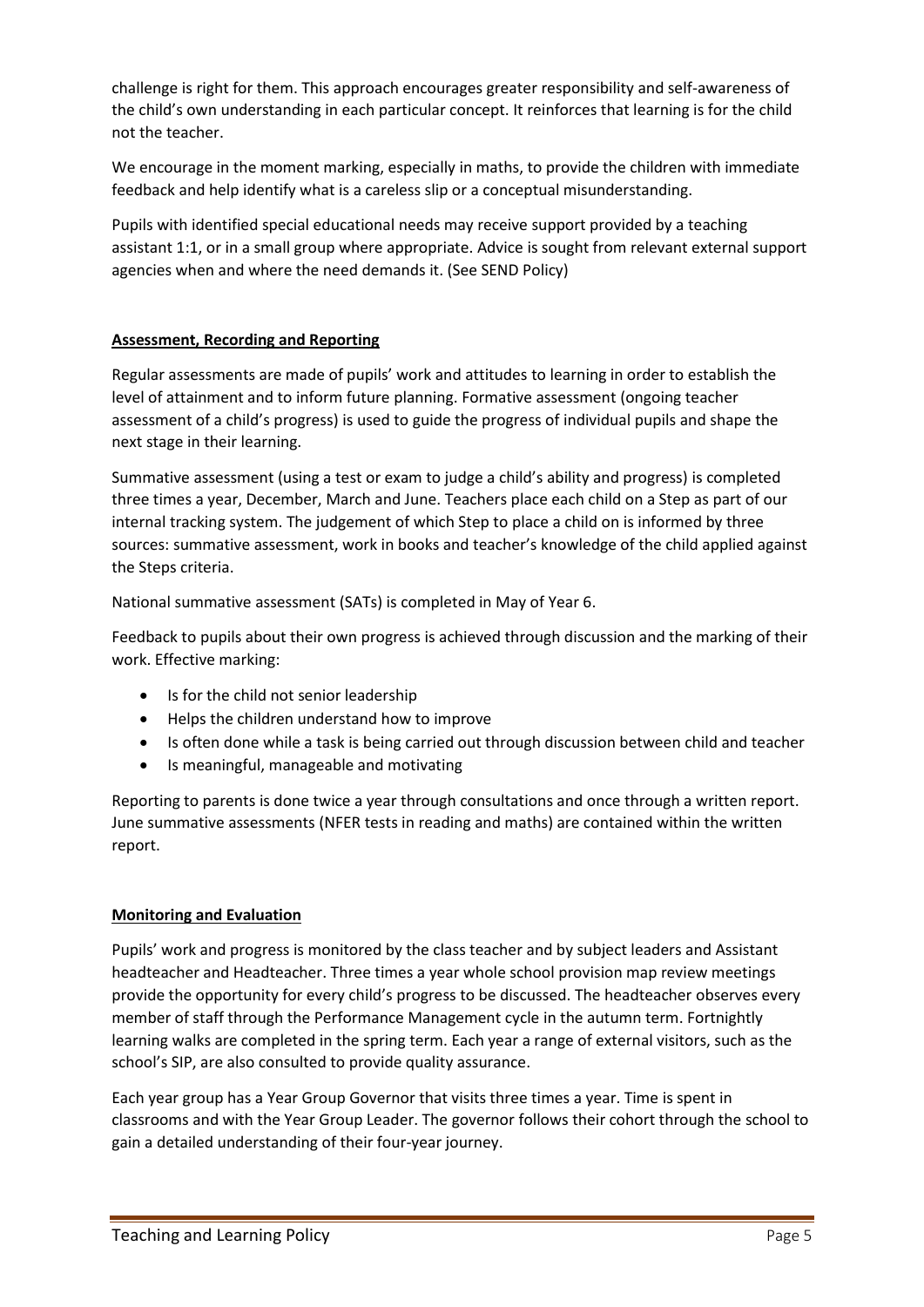#### **Teaching Strategies and Styles**

In order to ensure equality of access and effective matching of tasks to needs, teachers will employ a variety of teaching strategies in any one session. This will include:

- Provision of an engaging and relevant curriculum
- Observing
- Discussion and questioning
- Leading the children's learning during whole class discussions in a collaborative style
- Use of talking partners to help lower pupil anxiety and increase participation
- Use of mini whiteboards to increase pupil participation and engagement
- Sometimes start with the answer to provoke what the question could be
- Direct teaching explaining and demonstrating a concept with less interaction
- Conferencing
- Listening
- Brainstorming/generating ideas
- Providing opportunities for reflection by pupils
- Demonstrating high expectations
- Providing opportunities for repetition/reinforcement
- Making judgements and responding to individual needs
- Providing all children with opportunities for success
- Operating with high levels of emotional intelligence
- Using a range of communication strategies verbal and non-verbal

Activities should show a balance in terms of individual, paired, group and whole class work.

#### **Learning Processes and Learning Styles**

Children enter Amherst School at different stages of development. Children learn in different ways and at different rates of progress. In the course of learning, children develop their skills through a variety of processes and learning styles. These include:

- **•** Investigation
- Experimentation
- Listening
- Observation
- Talking and discussion
- Asking questions
- Child-initiated play
- Practical exploration and role play
- Retrieving information
- Imagining
- Repetition
- Problem solving
- Making choices and decision making

Staff at Amherst feel that pupils learn best when:

- They are happy, healthy and alert receptive and positive
- They are interested and involved learning is relevant and stimulating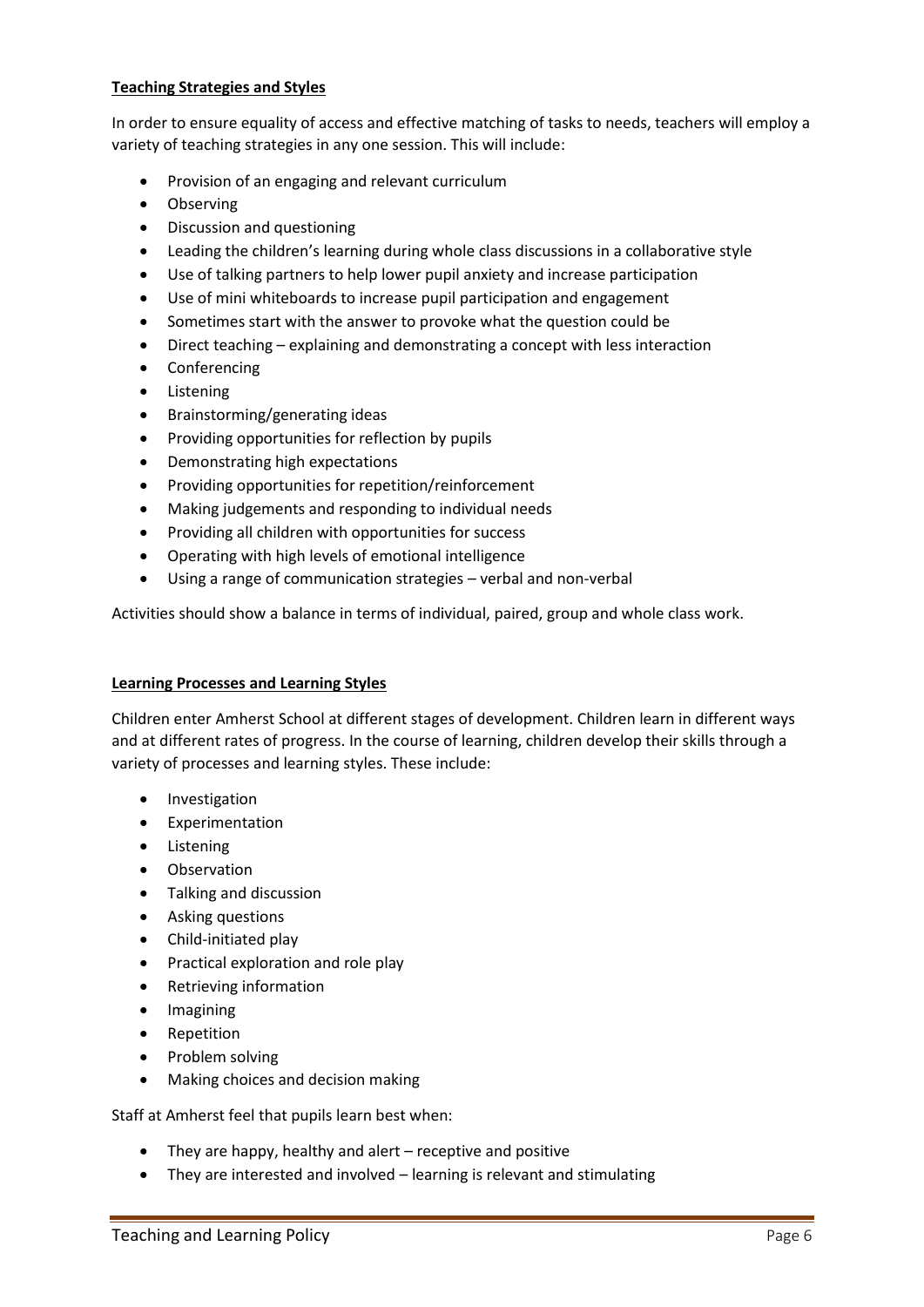- The purpose of a task is understood they understand why they are doing it
- They feel secure in terms of environment, relationships and learning
- They feel valued teachers and other adults care about their development as learners
- They have opportunities to explore and take risks
- They are actively involved, making choices and taking responsibility in their learning
- They have an element of control and can work with independence
- They receive positive feedback and praise for achievements
- Praise is given for effort rather than outcomes
- Learning is built on existing knowledge and experience –clearly defined small steps
- They have opportunities to talk about their work, reflecting, discussing and sharing ideas
- The teacher is knowledgeable, enthusiastic and motivated

Successful teaching takes account of children's prior learning and must ensure continuity and progression. Linked to the above, successful teaching is:

- Confident teachers have a clear understanding of subject knowledge and setting objectives
- High expectation there is optimism about, and high expectation of success
- Well planned there is differentiation with methods and organisation strategies which match curricular objectives and needs of all pupils
- Interactive pupil's contributions are encouraged, expected, extended
- Well-paced there is a sense of urgency, driven by the need to make progress and succeed
- Informed by assessment (formative and summative) outcomes

Time is a resource that we value at Amherst School. To maximise its use:

- As children progress throughout the school they are encouraged to take greater control of their learning, including their use of time
- Opportunities for learning are maximised by ensuring that tasks are made specific by focused objectives
- Teachers will encourage pupils to work within given time scales
- All children engage in useful activities upon entering the classroom and know what to do between the end of an activity and the end of a session